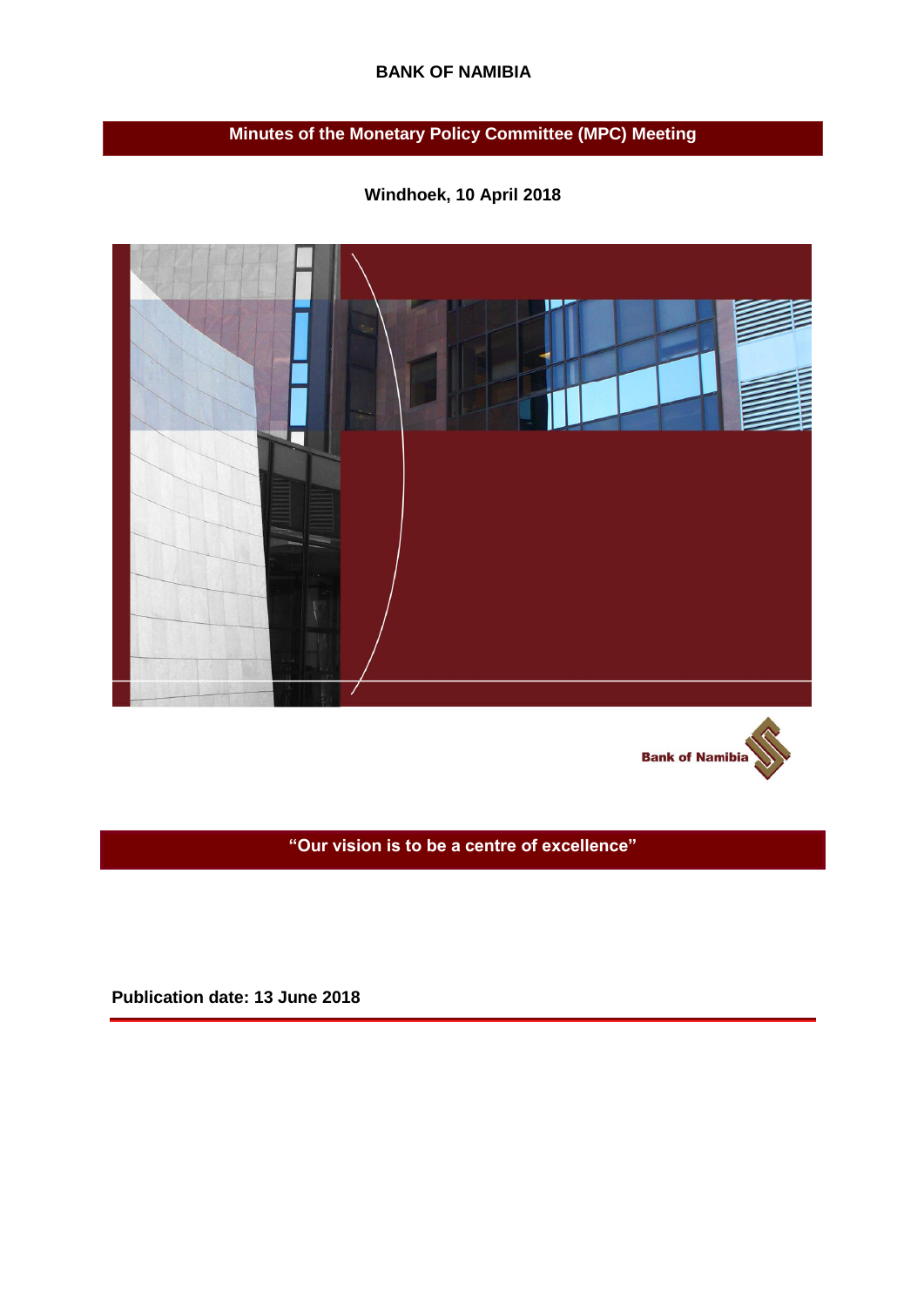# **Minutes of the Monetary Policy Committee (MPC) Meeting held on the 10th of April 2018**

These are the minutes of the Monetary Policy deliberations at the meeting of the Bank of Namibia MPC held on the 10<sup>th</sup> of April 2018.

Monetary policy decisions are taken by the MPC in accordance with the Monetary Policy Framework of the Bank of Namibia published in 2008. The MPC meets on a bi-monthly basis and the minutes of its meetings are released on the day following the next MPC meeting. The minutes are also available on the website of the Bank at: [http://www.bon.com.na.](http://www.bon.com.na/)

#### **MPC MEMBERS PRESENT**

| lipumbu Shiimi           | Governor (Chairperson)                       |
|--------------------------|----------------------------------------------|
| Emile Van Zyl            | <b>Technical Advisor: Governor's Office</b>  |
| Emma Haiyambo            | Director: Strategic Communications & FSD     |
| <b>Florette Nakusera</b> | Director: Research Department (RD)           |
| Nicholas Mukasa          | Director: Financial Markets Department (FMD) |
| Johan van den Heever     | <b>Technical Advisor: RD</b>                 |
|                          |                                              |

#### **APOLOGIES:**

Ebson Uanguta **Deputy Governor** 

#### **OTHERS PRESENT**

Postrick Mushendami (Deputy Director: RD); Israel Zemburuka (Deputy Director: Corporate Communications); Sanette Schulze Struchtrup (Deputy Director: RD); Erwin Naimhwaka (Deputy Director: RD) Helvi Fillipus (Deputy Director: FMD); Saara Kashaka (Senior Economist: RD); Christian Phillipus (Senior Economist: RD); Rehabeam Shilimela (Senior Economist: RD); Grace Hamauka (Senior Economist: RD); Elifas Iiyambula (Economist: RD).

# **SECRETARY**

Victoria Manuel (Economist: RD)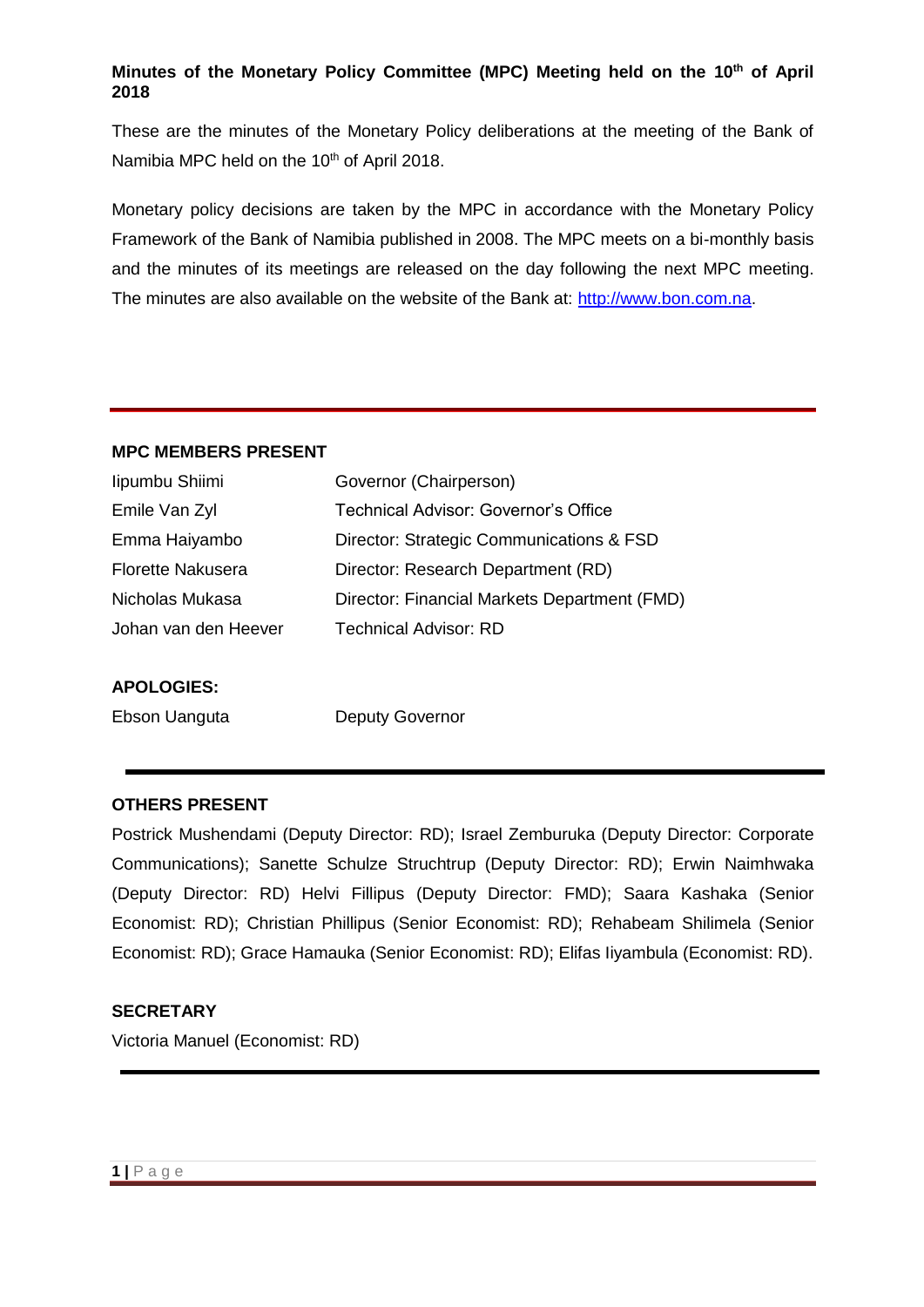## **GLOBAL ECONOMY**

- **1. The MPC was informed that global economic activity improved in the fourth quarter of 2017, compared to the previous quarter, supported by improved growth from both the advanced economies (AEs) and emerging market and developing economies (EMDEs).** Economic activity in the global economy improved in the last quarter of 2017, mainly attributed to higher growth rates in both the AEs and EMDES. All monitored AEs' growth rates expanded, with the exception of the UK, whose growth moderated during the last three months of 2017. Among the EMDEs, growth strengthened in Brazil, India, China and South Africa, while Russia registered a slower growth during the fourth quarter of 2017. Going forward, the global economy is projected to grow by 3.9 percent in 2018, on account of marginally higher EMDEs growth. The growth is mainly due to positive prospects from the external environment, stronger export demand and an improvement in commodity prices.
- **2. Furthermore, the MPC was briefed about risks to the global outlook, which include amongst others:** the more inward-looking policies, geopolitical tensions, and political uncertainty in some countries.
- **3. The MPC noted that inflation rates varied among the monitored AEs, but moderated in the EMDEs during February 2018, compared to January**. Among the monitored AEs inflation rates picked up in the United States (US) and Japan while it declined in the United Kingdom (UK) and Euro Area. In the EMDEs, inflation rates generally declined during February 2018, with the exception of China where the inflation rate picked up.
- **4. Price indices for energy and metals declined in February 2018, resulting to losses in the equity markets during the period.** Energy and metal price indices declined by 5.3 percent and 0.5 percent, respectively, in February 2018. The decline in the energy indices is led by crude oil that decreased by 4.2 percent while the decline in the metal index is led by aluminium, silver, copper, platinum and lead.
- **5. The MPC also noted that, since the previous MPC meeting in February 2018, monetary policy stances in both the monitored AEs and EMDEs generally remained accommodative.** The US Federal Reserve raised the target range for the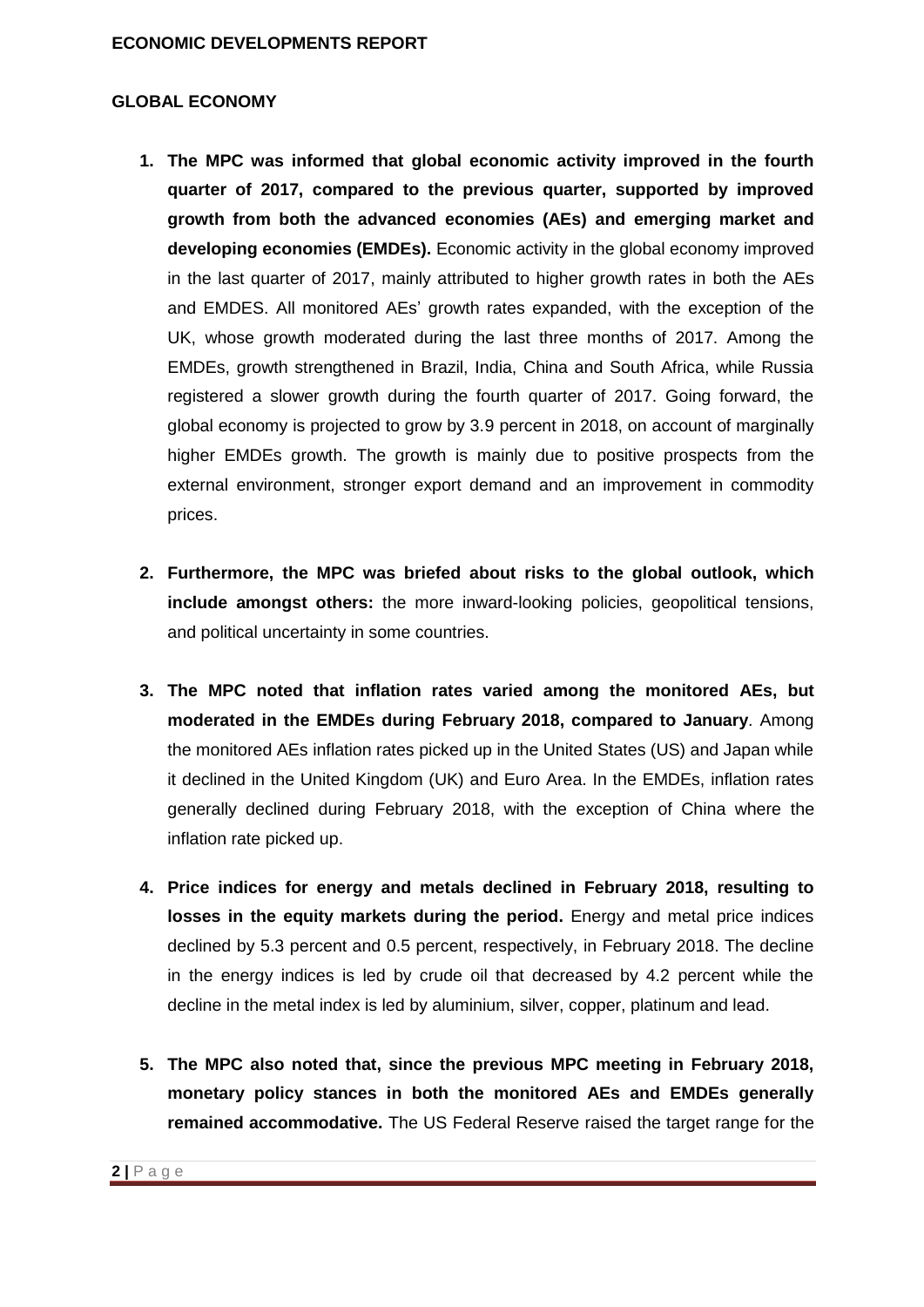federal funds rate by 25 basis points to 1.50 -1.75 percent – a level still considered to be relatively low. On the contrary, the central banks of Brazil and South Africa both lowered their policy rates by 25 basis points to 6.50 percent, while Russia also reduced its policy rate by 25 basis points to a level of 7.25 percent. All these central banks cited more favourable inflation developments and the need to support economic recovery among the reasons for the reductions in policy rates.

**6. In summary, the MPC noted the improved developments in the global economy, including the recent decline in some commodity prices, and deliberated on the matter.** MPC noted that real growth in the global economy is estimated to have improved during the fourth quarter of 2017, compared to the previous quarter. MPC also noted the risks to the global outlook, which could affect economic performance in 2018. Of concern to the MPC members was the low price of uranium, which may negatively impact the domestic economy through the mining sector.

#### **DOMESTIC ECONOMY**

- **7. A report on the developments in the domestic economy was also presented to MPC and covered sectoral performances, the economic outlook update, private sector credit extension (PSCE), inflation and international reserves.**
- **8. The domestic economy contracted marginally in 2017, mainly due to the notable declines in the construction and wholesale and retail trade sectors.** The Namibian economy contracted by 0.8 percent in 2017, compared to moderately positive growth of 0.7 percent in 2016. The contraction is mainly due to a decline in construction as well as wholesale and retail trade sectors, coupled with slower growth in the manufacturing, electricity and water, transport and communication and public sectors. Year to date indicators, however, displayed some improvements during the first two months of 2018, relative to the corresponding period of 2017. This was mainly reflected in the production of the diamonds, uranium, agriculture, manufacturing, as well as transport and communication sectors. On the contrary, activity in the wholesale and retail trade sector continued to decline, with the construction sector also decreasing, driven by weak Government construction works during the same period. Going forward, the economy is expected to recover gradually with a growth rate of 1.4 percent in 2018.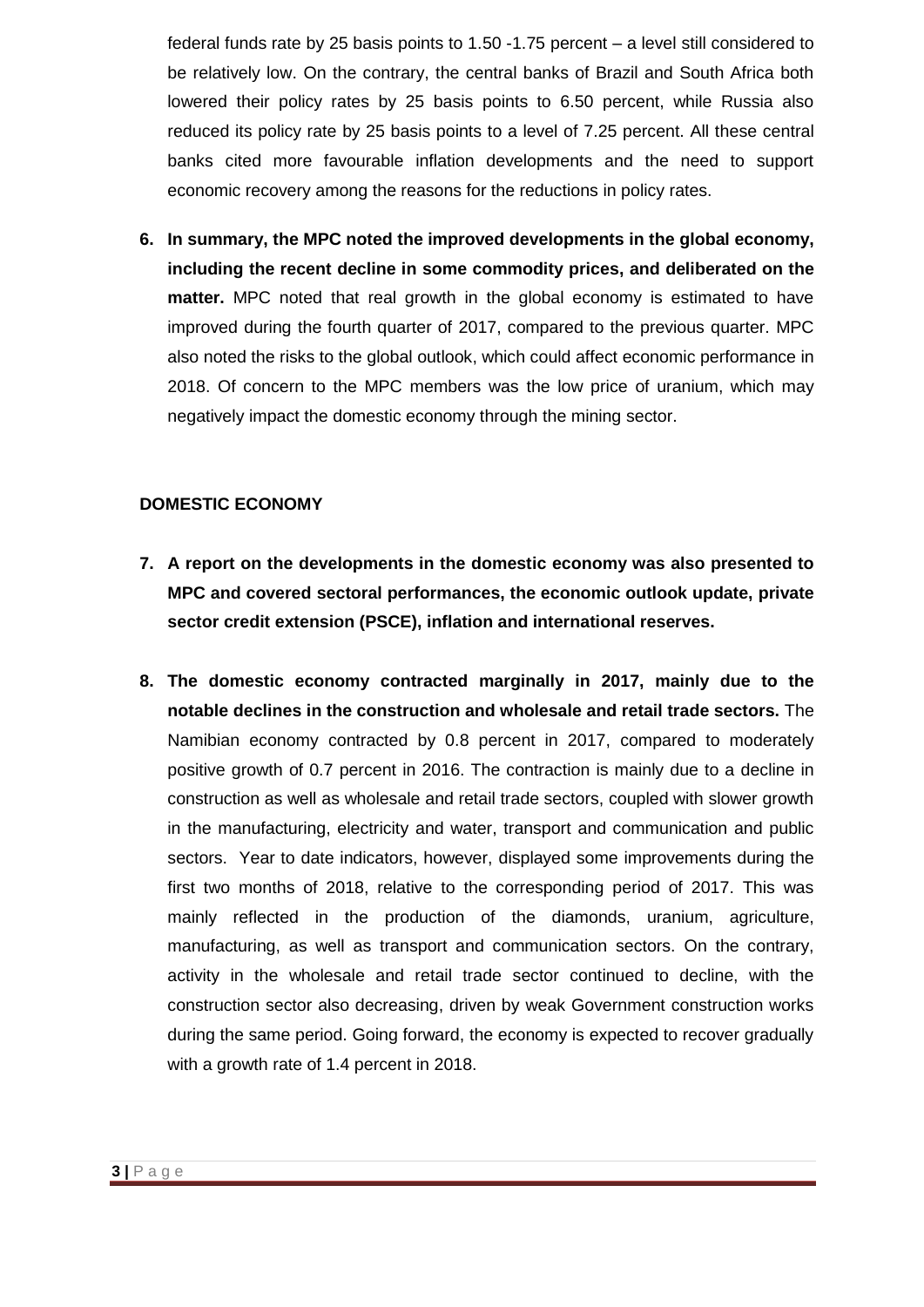- **9. Namibia's overall inflation rate declined during the first two months of 2018, compared to the corresponding period during 2017.** Annual inflation declined to 3.6 percent in January and February 2018, from 8.0 percent a year earlier. The decline in inflation mainly emanated from a significant deceleration in inflation for food and non-alcoholic beverages as well as housing. This was mainly on account of the favourable exchange rate and improved agricultural production coupled with a slower growth in rental payments. On a monthly basis, inflation moderated to 3.5 percent during February 2018, from 3.6 percent in previous months.
- **10. The MPC was informed that the stock of international reserves declined during March 2018.** As at 31 March 2018, the official stock of international reserves stood at N\$26.1 billion, representing a decline of N\$4.1 billion since the end of December 2017. The decline was mainly on account of net government payments and net capital flows through commercial banks. At this level, the stock of international reserves is projected to cover 3.8 months of imports of goods and services. Moreover, the international reserves were estimated to be 6.6 times as much as currency in circulation, supporting the adequacy of reserves required to maintain the currency peg to the Rand.
- **11. With regard to fiscal developments, the MPC was informed that the Central Government registered a lower budget deficit during the first eleven months of 2017/18 fiscal year, while the total Government debt stock continued to increase.** Central Government's budget deficit stood at N\$6.1 billion during the first eleven months of 2017/18 fiscal year, lower than the N\$11.8 billion recorded during the same period in the 2016/17 fiscal year. This was mainly due to efforts by Central Government to maintain the fiscal consolidation stance. Moreover, the total Government debt stock increased to N\$73.6 billion at the end of February 2018, representing a yearly increase of 12.4 percent. The increase was reflected in both domestic and external debt, owing to issuance of TBs and IRS in the domestic market during the period under review, coupled with the disbursement of the first tranche of a loan from the African Development Bank (AfDB).
- **12. In summary, the MPC noted the recent domestic economic developments**. Of concern to the MPC members was the sustainability of the current uranium production given the low uranium prices.